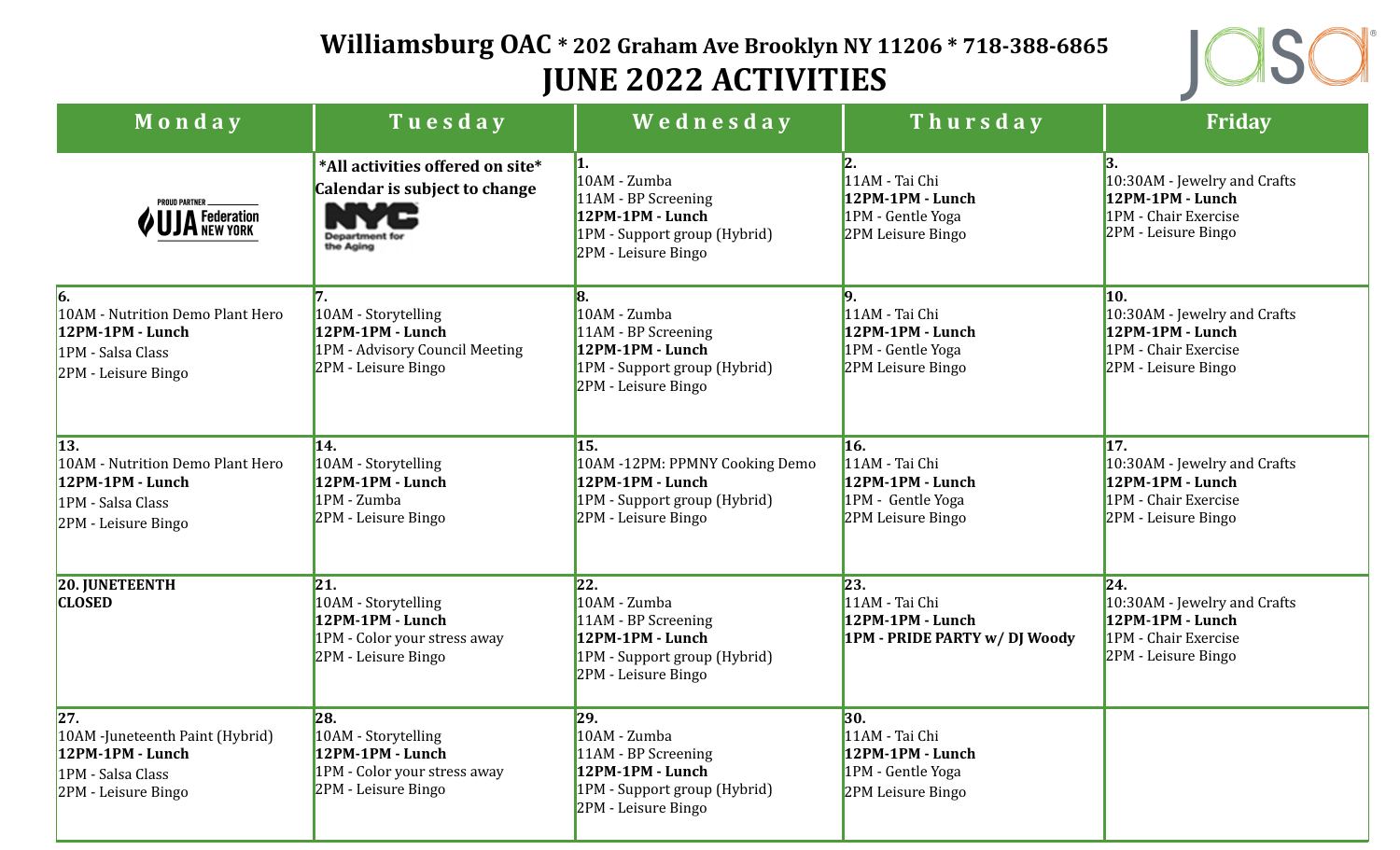## **Williamsburg OAC \* 202 Graham Ave Brooklyn NY 11206 \* 718-388-6865 JUNE 2022 MENU**

| Monday                                                                                                                        | Tuesday                                                                                                                                   | Wednesday                                                                                                                                   | Thursday                                                                                                                                            | <b>Friday</b>                                                                                                                               |
|-------------------------------------------------------------------------------------------------------------------------------|-------------------------------------------------------------------------------------------------------------------------------------------|---------------------------------------------------------------------------------------------------------------------------------------------|-----------------------------------------------------------------------------------------------------------------------------------------------------|---------------------------------------------------------------------------------------------------------------------------------------------|
|                                                                                                                               |                                                                                                                                           | <b>Beef Meatballs with Sofrito</b><br>Whole Wheat Spaghetti<br>Baby Carrots w/ Parsley<br><b>Whole Wheat Bread</b><br>Fruit, Milk and Juice | Stewed Codfish w/ Eggplant<br>Barley<br><b>Steamed Green Beans</b><br>Fruit, Milk and Juice                                                         | Chicken with Rice<br><b>Broccoli with Garlic</b><br><b>Whole Wheat Bread</b><br>Fruit, Milk and Juice                                       |
| Vegetarian Tofu Stew<br><b>Baby Carrots</b><br>Collard Greens<br><b>Whole Wheat Bread</b><br>Fruit, Milk and Juice            | Spanish Style Catfish<br>Chinese Style Spaghetti<br>Oriental Blend Vegetables<br><b>Whole Wheat Bread</b><br>Fruit, Milk and Juice        | <b>Jerk Chicken</b><br>0rzo<br>Steamed Broccoli<br><b>Whole Wheat Bread</b><br>Fruit, Milk and Juice                                        | Spanish Style Beef Stew<br><b>Baked Red Potato Wedges</b><br>Roasted Zucchini<br><b>Whole Wheat Bread</b><br>Fruit, Milk and Juice                  | 10.<br>Coconut breaded Fish<br>Quinoa<br>Sauteed Spinach<br><b>Whole Wheat Bread</b><br>Fruit, Milk and Juice                               |
| $\vert$ 13.<br><b>BBQ Pork Chops</b><br><b>White Rice</b><br>Steamed Kale<br>Whole Wheat Bread<br>Fruit, Milk and Juice       | 14.<br><b>Jerk Chicken</b><br><b>Baked Sweet Potato</b><br><b>Steamed Cabbage</b><br><b>Whole Wheat Bread</b><br>Fruit, Milk and Juice    | <b>String Bean and Tofu Curry</b><br>Yellow Rice and Pigeon Peas<br>Okra with Tomatoes<br><b>Whole Wheat Bread</b><br>Fruit, Milk and Juice | 16.<br><b>Stewed Codfish</b><br>Yuca<br><b>Steamed Spinach</b><br><b>Whole Wheat Bread</b><br>Fruit, Milk and Juice                                 | 17.<br>Oven Fried Chicken<br><b>Baked Macaroni and Cheese</b><br><b>Collard Greens</b><br><b>Whole Wheat Bread</b><br>Fruit, Milk and Juice |
| 20.CLOSED<br>Spanish Style Roast Pork<br>Penne<br><b>Braised Collard Greens</b><br>Whole Wheat Bread<br>Fruit, Milk and Juice | 21.<br><b>BBQ</b> Chicken<br><b>Roasted Butternut Squash</b><br>Sauteed Spinach<br><b>Whole Wheat Bread</b><br>Fruit, Milk and Juice      | 22.<br>Curried Veggie, chickpea<br>and Quinoa Stir Fry<br>Steamed Broccoli<br><b>Whole Wheat Bread</b><br>Fruit, Milk and Juice             | 23.<br>Fish with Salsa Relish<br><b>Baked Macaroni and Cheese</b><br>Normandy Blend Vegetables<br><b>Whole Wheat Bread</b><br>Fruit, Milk and Juice | 24.<br>Curried Chicken Legs<br>Brown Rice with Pigeon Peas<br><b>Okra</b><br><b>Whole Wheat Bread</b><br>Fruit, Milk and Juice              |
| 27.<br>Tofu Broccoli Curry<br>Pasta<br><b>Steamed Carrots</b><br>Whole Wheat Bread<br>Fruit, Milk and Juice                   | 28.<br><b>Jerk Chicken</b><br><b>Rice and Beans</b><br><b>Braised Collard Greens</b><br><b>Whole Wheat Bread</b><br>Fruit, Milk and Juice | 29.<br>Spanish Style Beef Stew<br><b>Baked Red Potato Wedges</b><br>Steamed Broccoli<br><b>Whole Wheat Bread</b><br>Fruit, Milk and Juice   | 30.<br>Spanish Style Baked Chicken<br>Cous Cous<br>Italian Blend Vegetables<br><b>Whole Wheat Bread</b><br>Fruit, Milk and Juice                    |                                                                                                                                             |